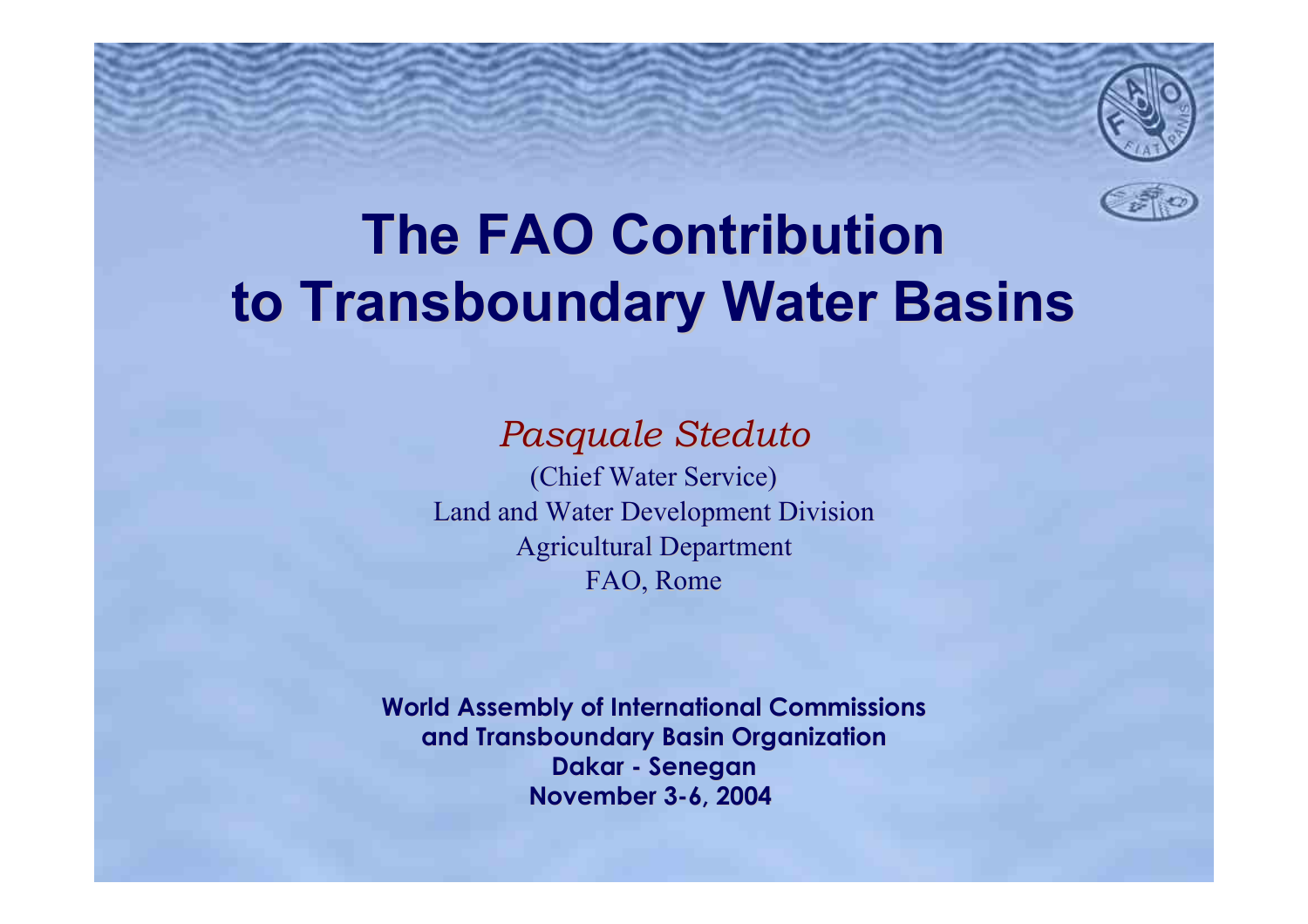

FAO has a large knowledge-base on Transboundary Water Basins, with particular regard to:

• National & International Water Laws & Policies

• Agricultural Dimension of the IWRM

• Institutional Capacity Building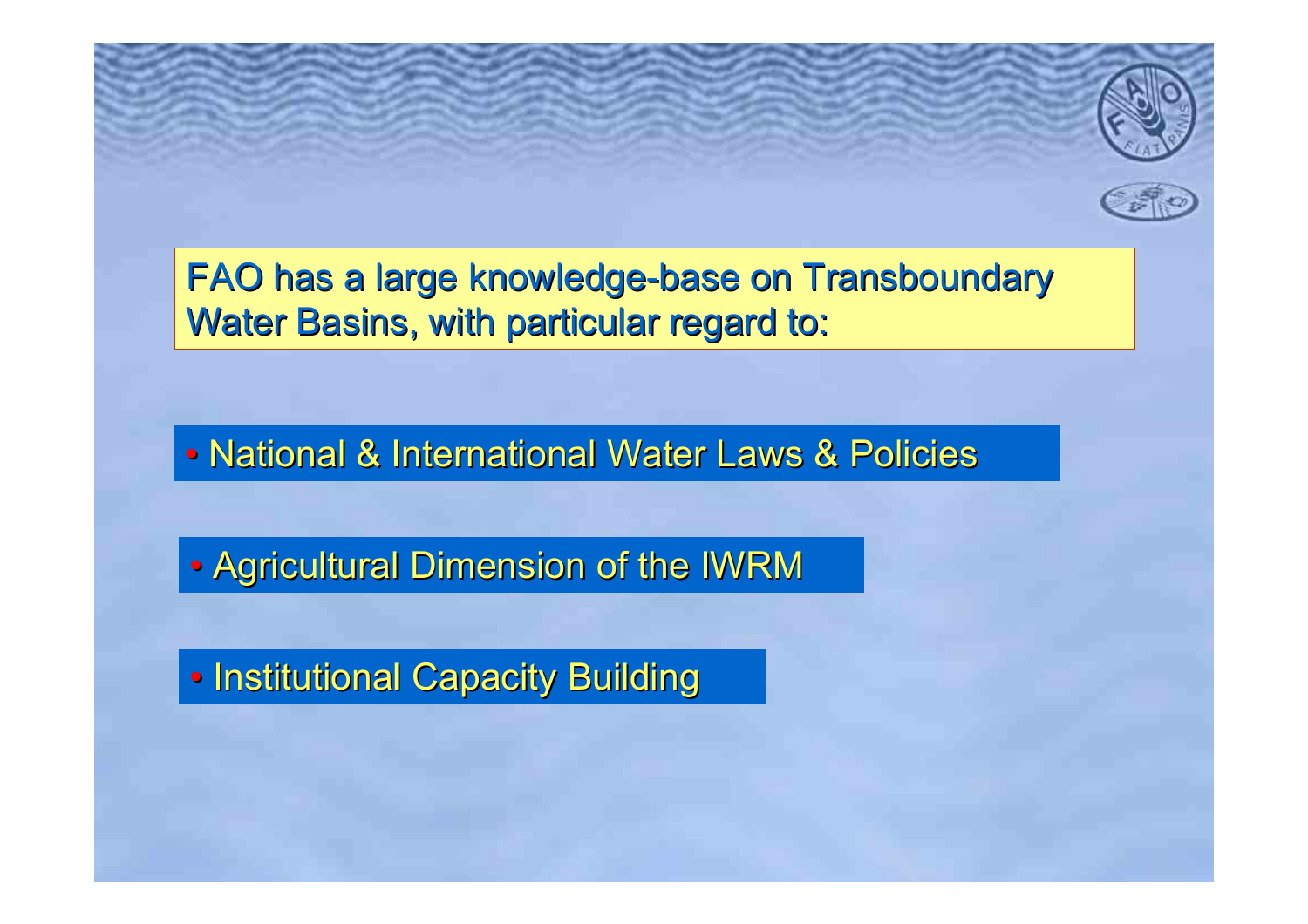### National & International Water Laws & Policies National & International Water Laws & Policies



- Contribution to the "Mechanism of Coordination" of the SASS (Algeria, Libya, Tunisia) and to its **Observatory**
- Contribution to the "Mechanism of Coordination" of the Iullemeden Aquifer (Niger & Nigeria) and to its Hydrological Modeling (GEF Project)
- Contribution to the Institutional & Regulatory Framework under establishment for the Titicaca Lake (Bolivia & Peru) with UNESCO (Bolivia & Peru) with UNESCO
- Inventory, analysis and synthesis of all treaties dealing with shared aquifers (more than 50) with UNESCO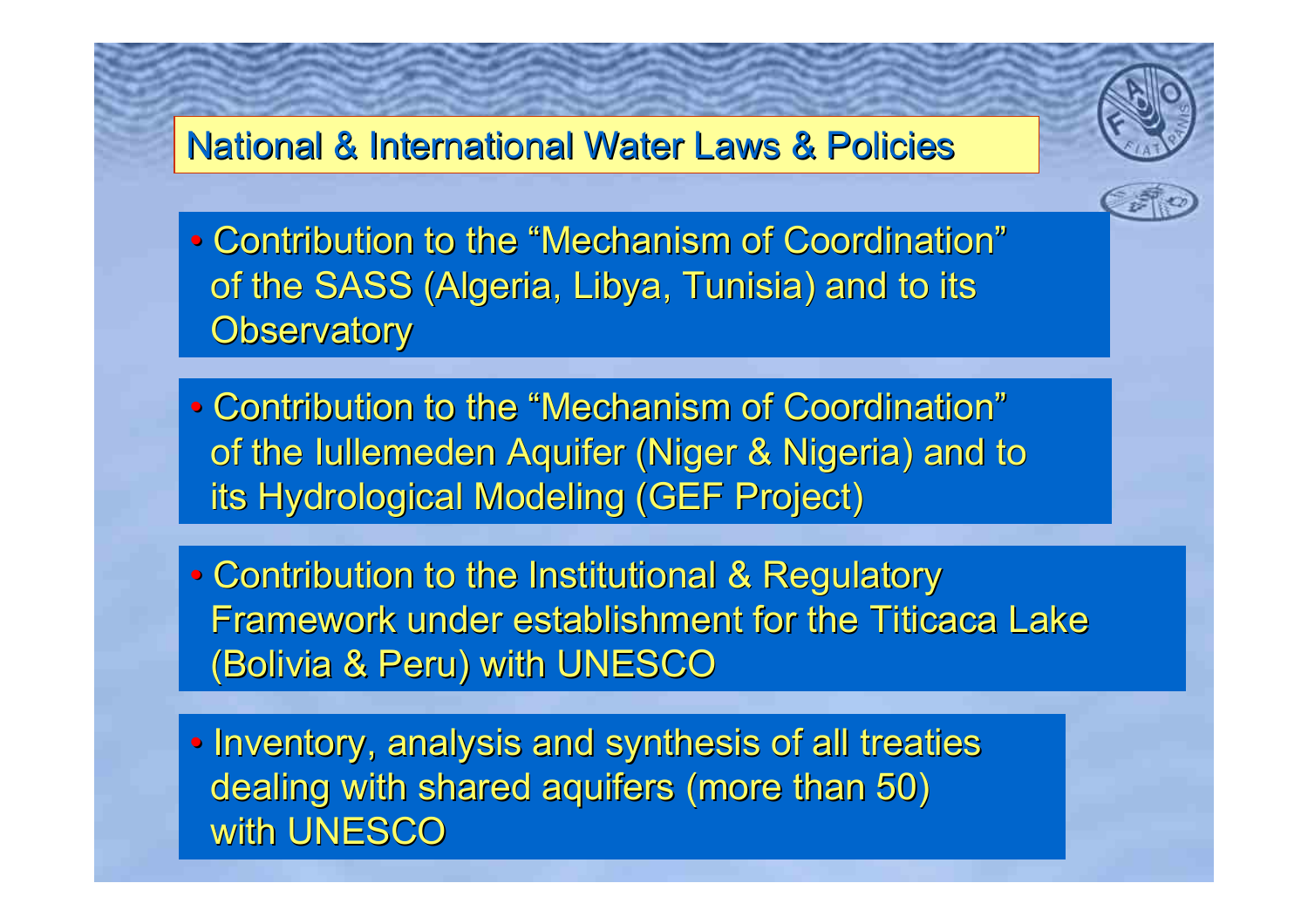Agricultural Dimension of the IWRM & Institutional **Capacity Building** 

• Lead Technical Unit in a GEF Project in the Okavango River Basin (Angola, Botswana, Namibia)

• Operational and Lead technical unit of the Italian funded Nile-Basin projects (3 consecutive, and one parallel, projects from the last 10 years)

…one of the largest experience in transboundary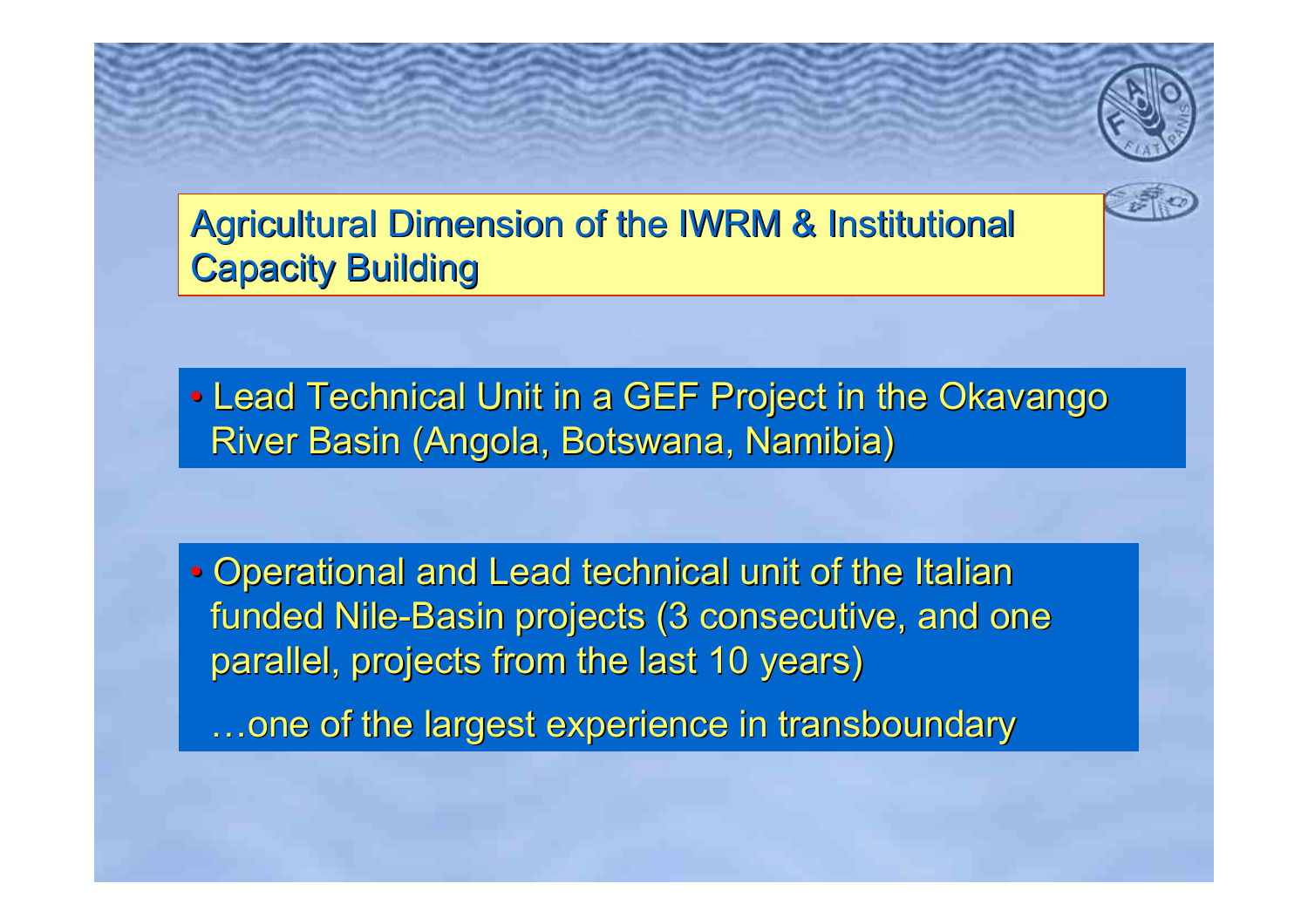These Nile-Basin Projects concretized through the Italy-FAO Government Cooperative Program, are:



• GCP/RAF/286/ITA "Information System for Water Resources Monitoring in the Nile Basin", 1996 – 1999 (US\$ 5 M) 1996 – 1999 (US\$ 5 M)

• GCP/INT/752/ITA "Capacity Building for Nile Basin Water Resources Management" 1999 – 2004 (US\$ 6 M) 1999 – 2004 (US\$ 6 M)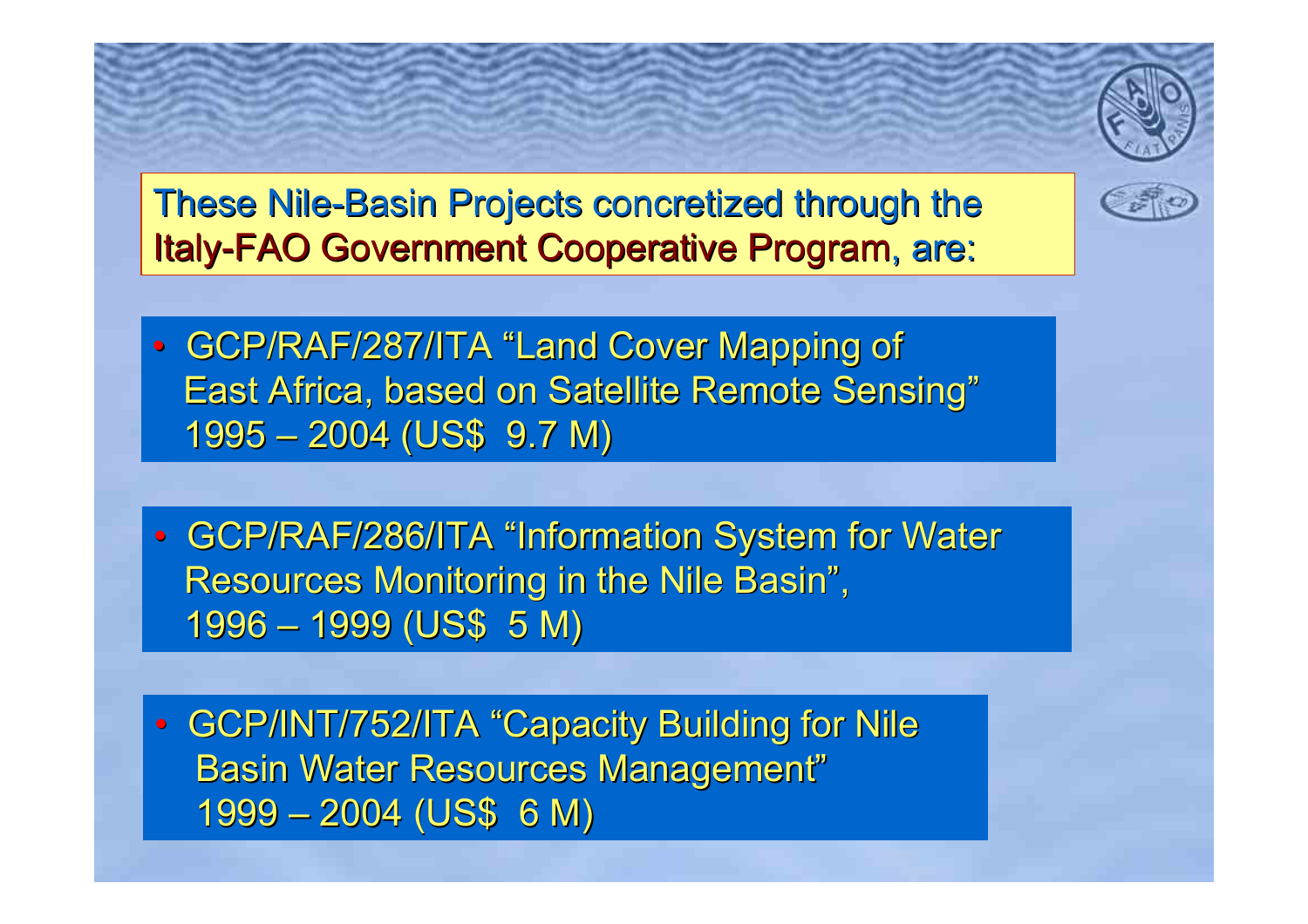

…each project built on the previous one, progressively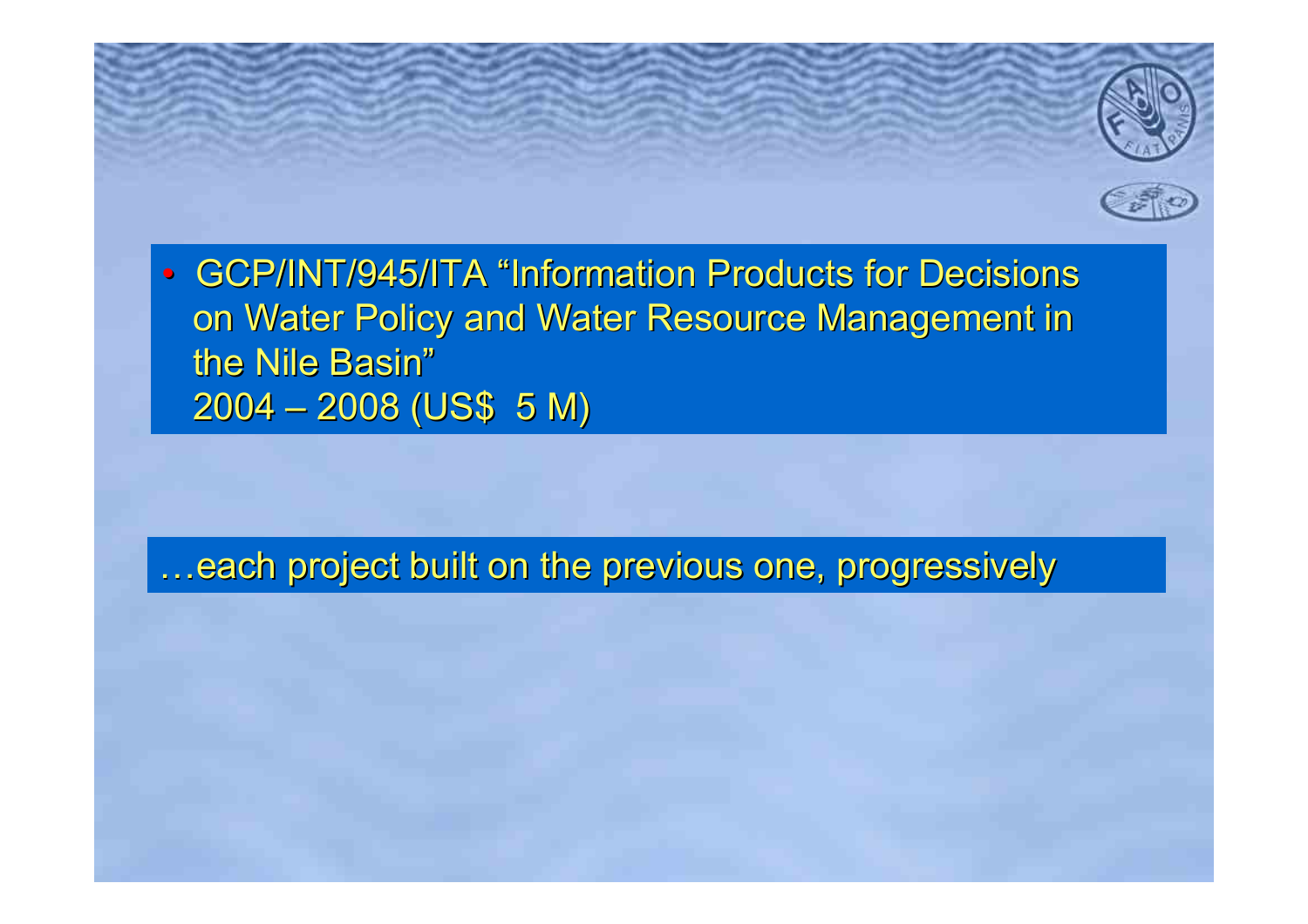## (i) establishing a common ) establishing a common *information base information base*



Colo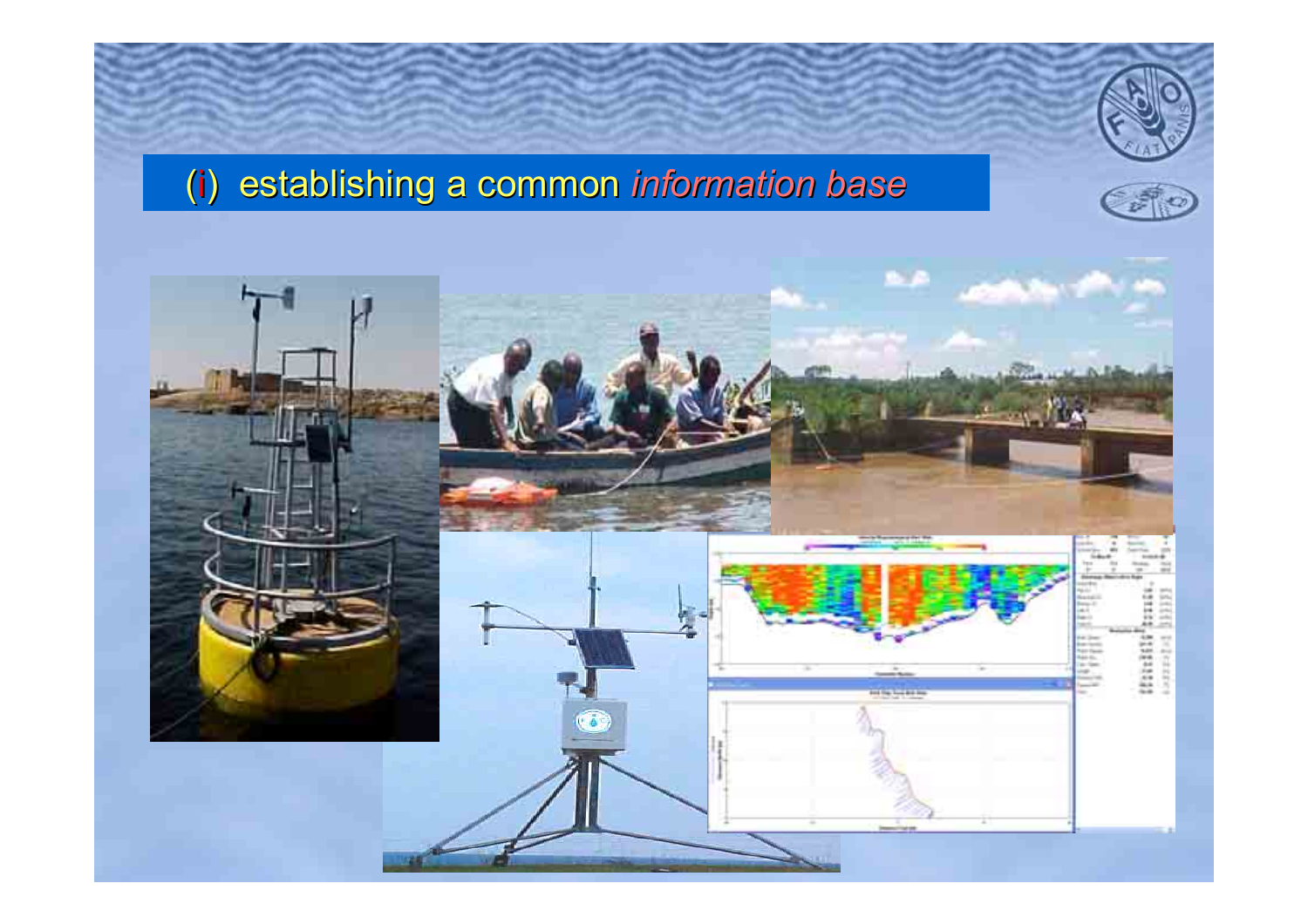

## Spatial Data-Base (GIS/RS)



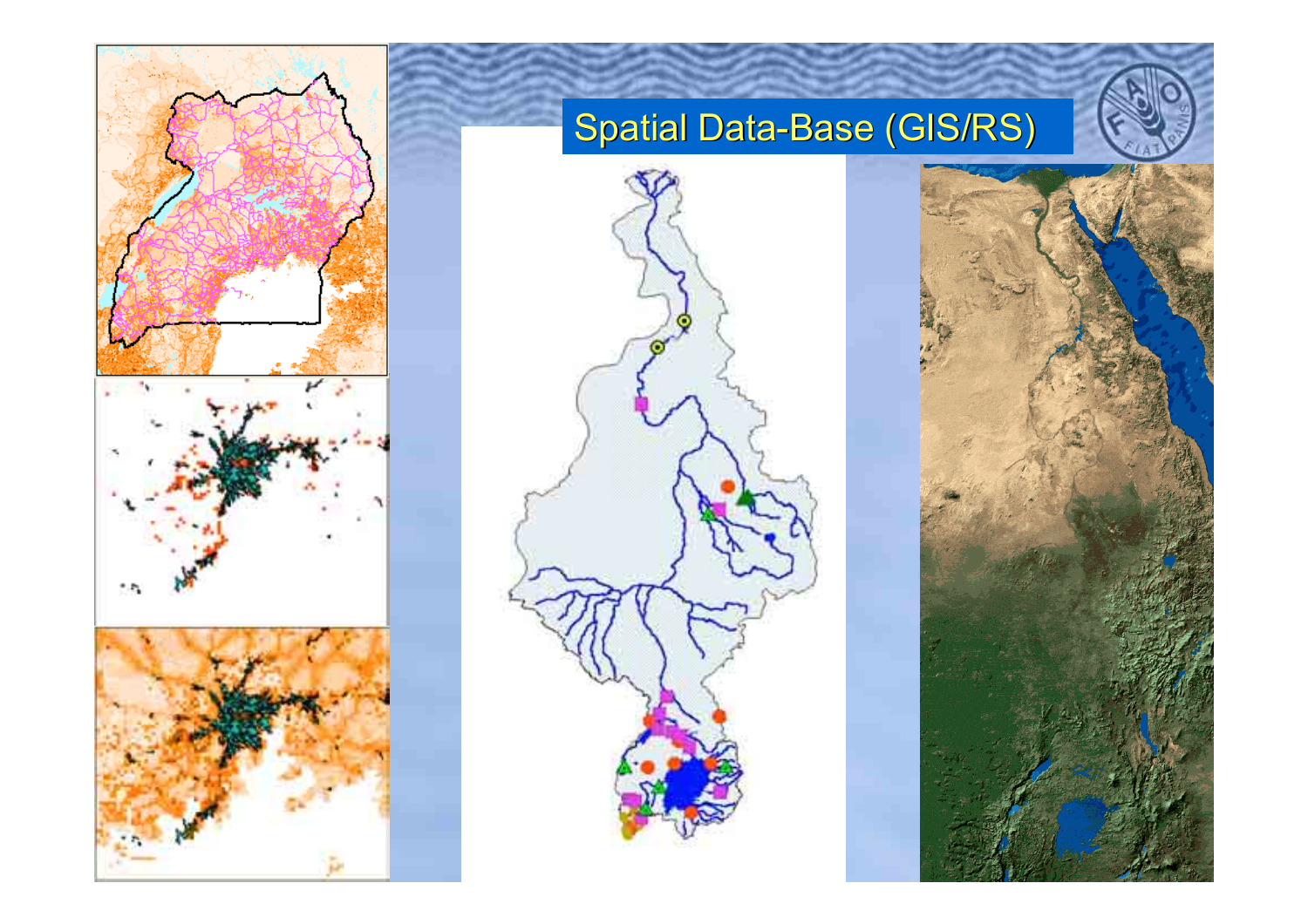(ii) building a fairly equal-level of technical and ) building a fairly equal-level of technical and institutional *capacity* in information processing, **knowledge abstraction and dialog** 

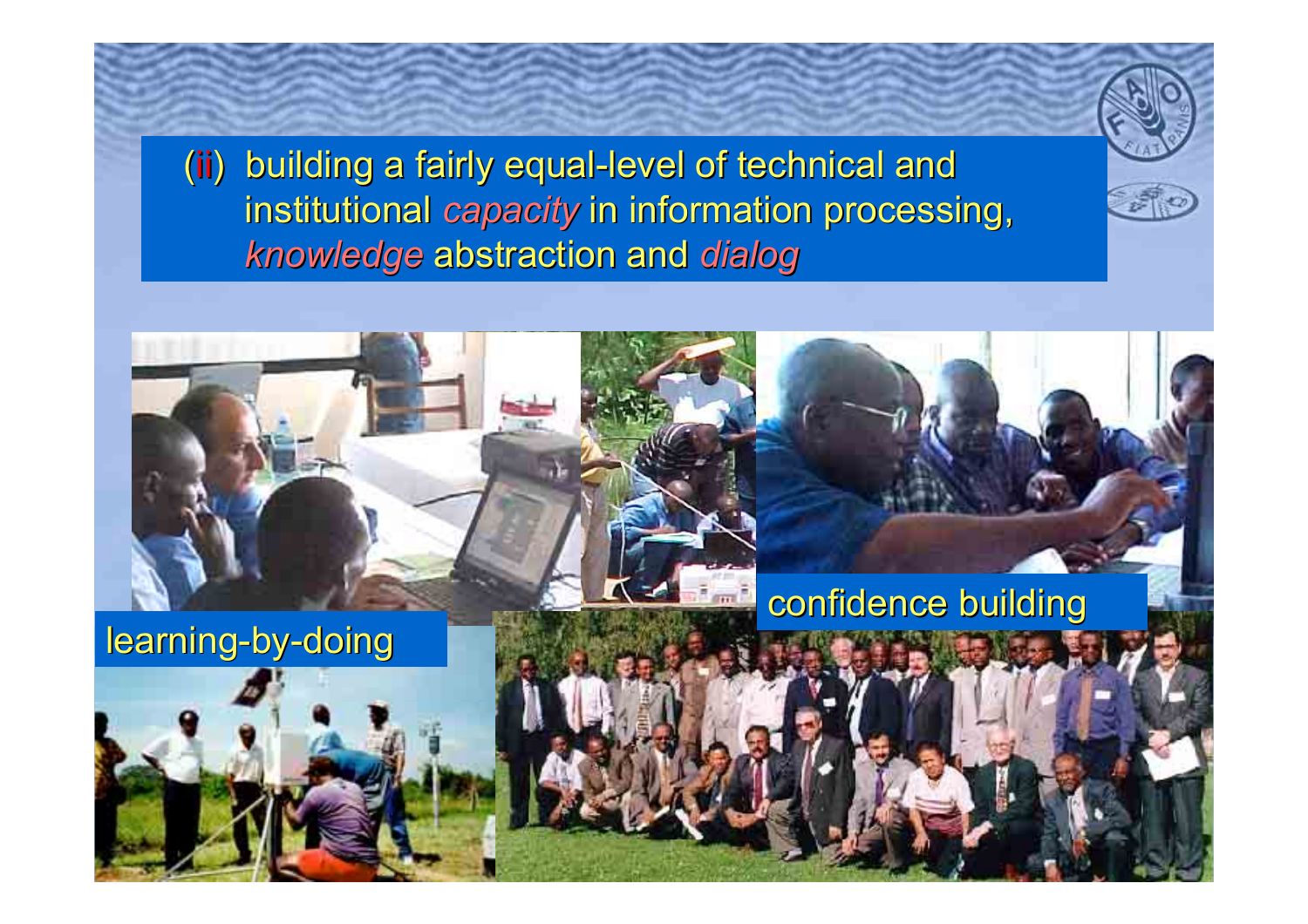(iii) investigating alternative scenarios to take well-informed *decisions* with regards to water *resources policies resources policies* and *strategic management strategic management* in the Basin





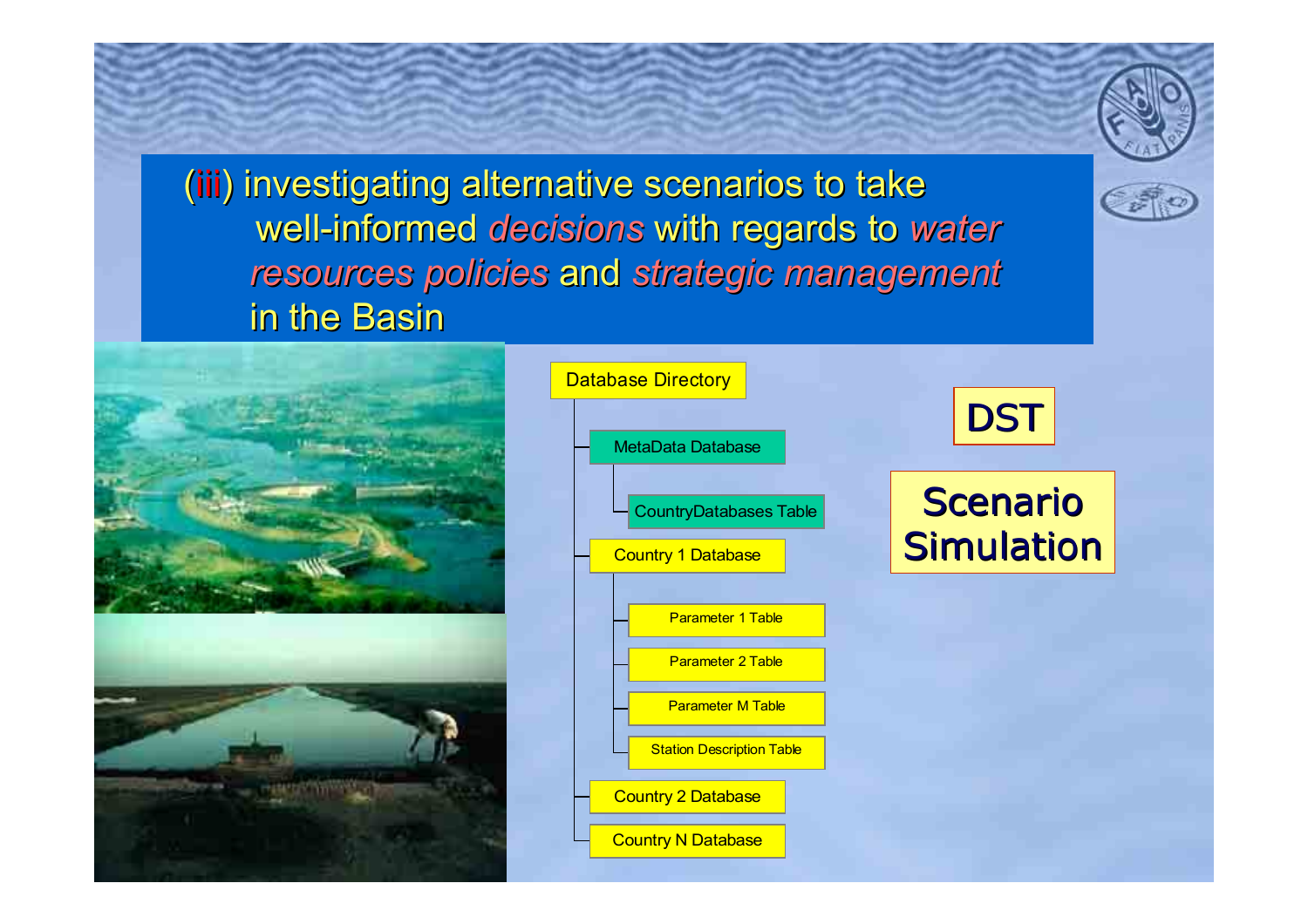





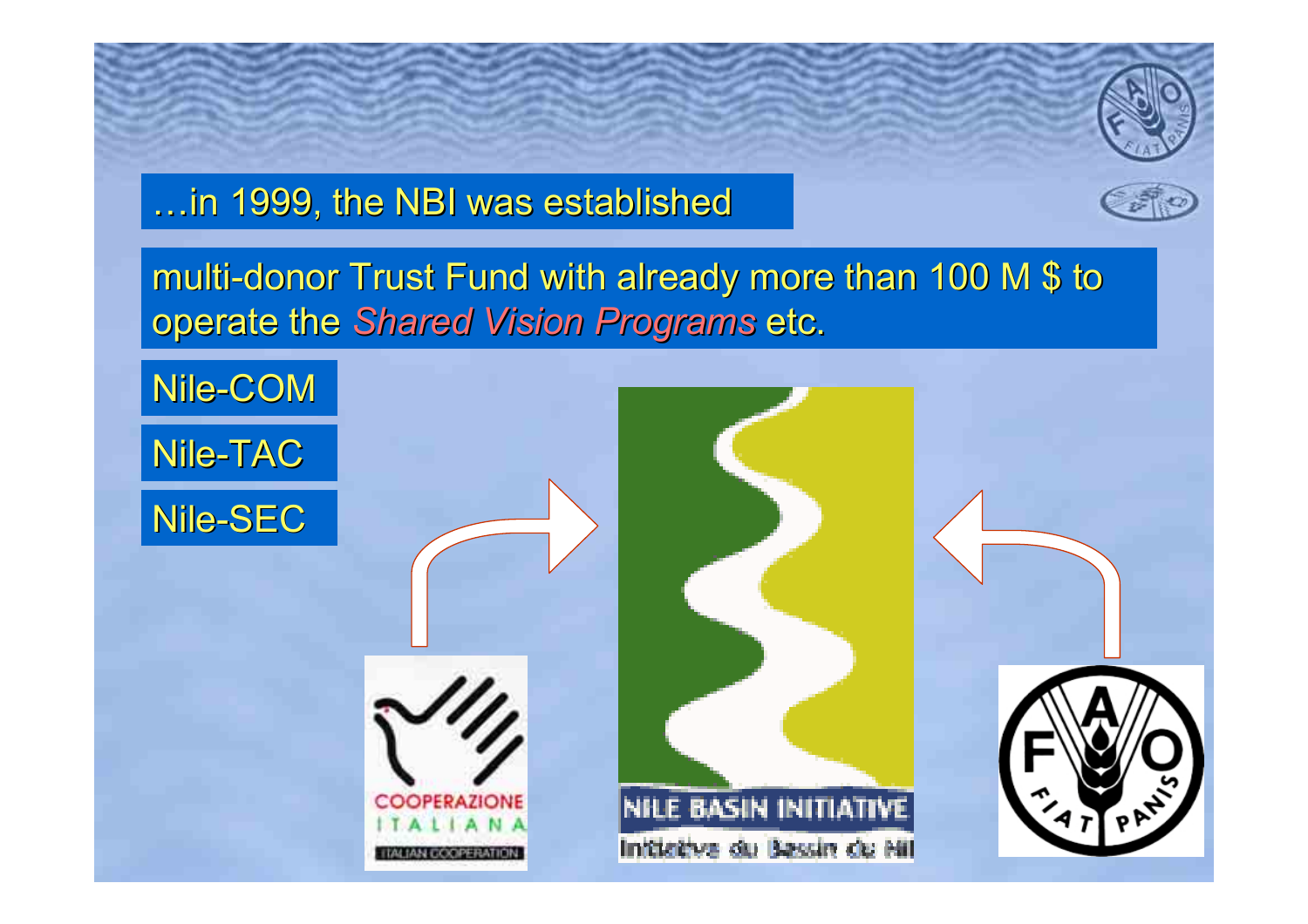

### **Shared Vision Programs of the NBI**

- Water Resources Planning and Management
- Efficient Water Use for Agricultural Production
- Confidence Building and Stakeholders Involvement
- Socio-Economic Development and Benefit Sharing
- Applied Training
- Nile Transboundary Environmental Action
- Regional Power Trade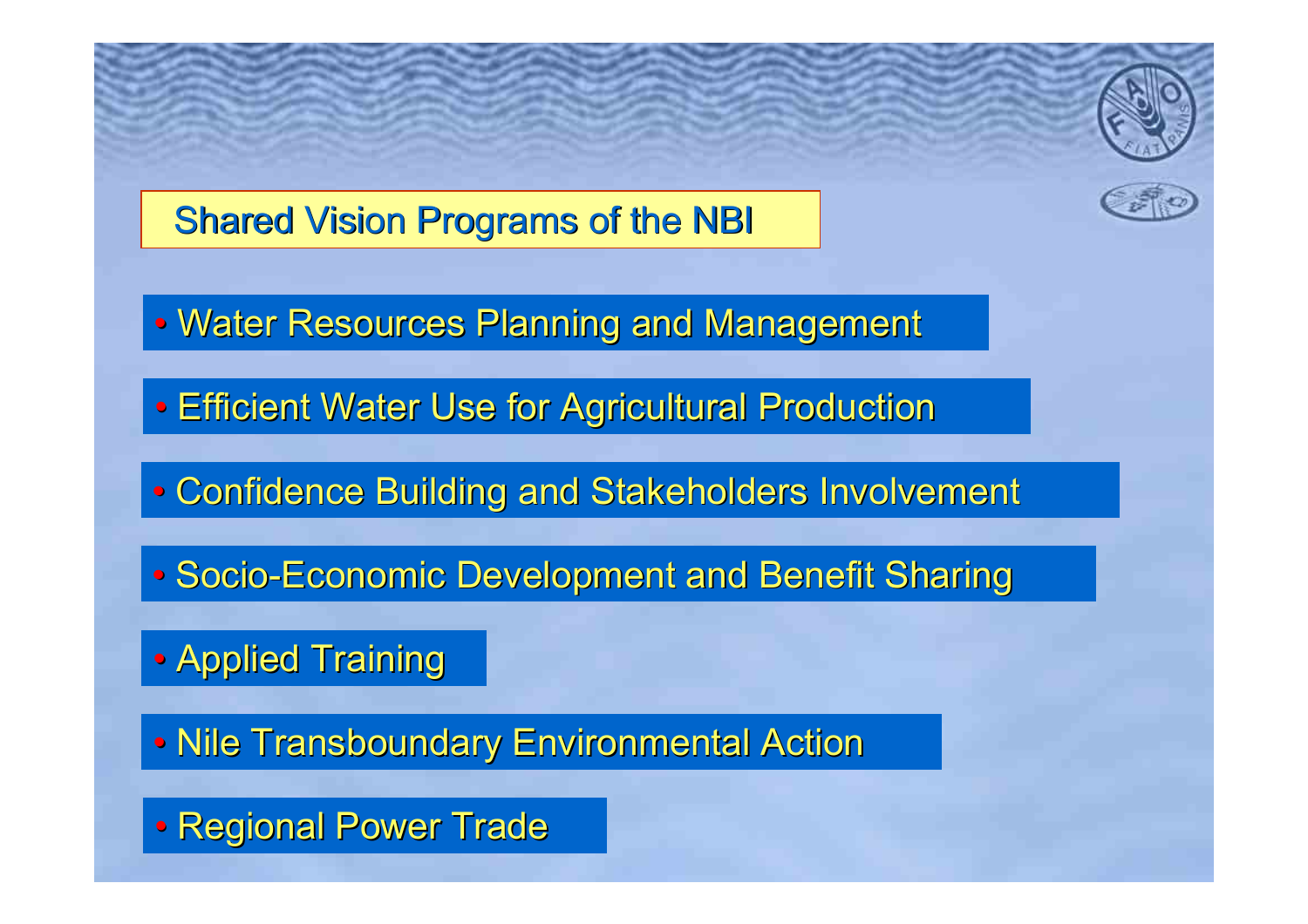### Additional activities of FAO relevant for TB

• Implementing Pilot Monitoring Programs within the EU-WI Monitoring Working Group (Italian Funded)

• Partner in the UN-Water to overcome sectorial approaches and foster IWRM approaches and foster IWRM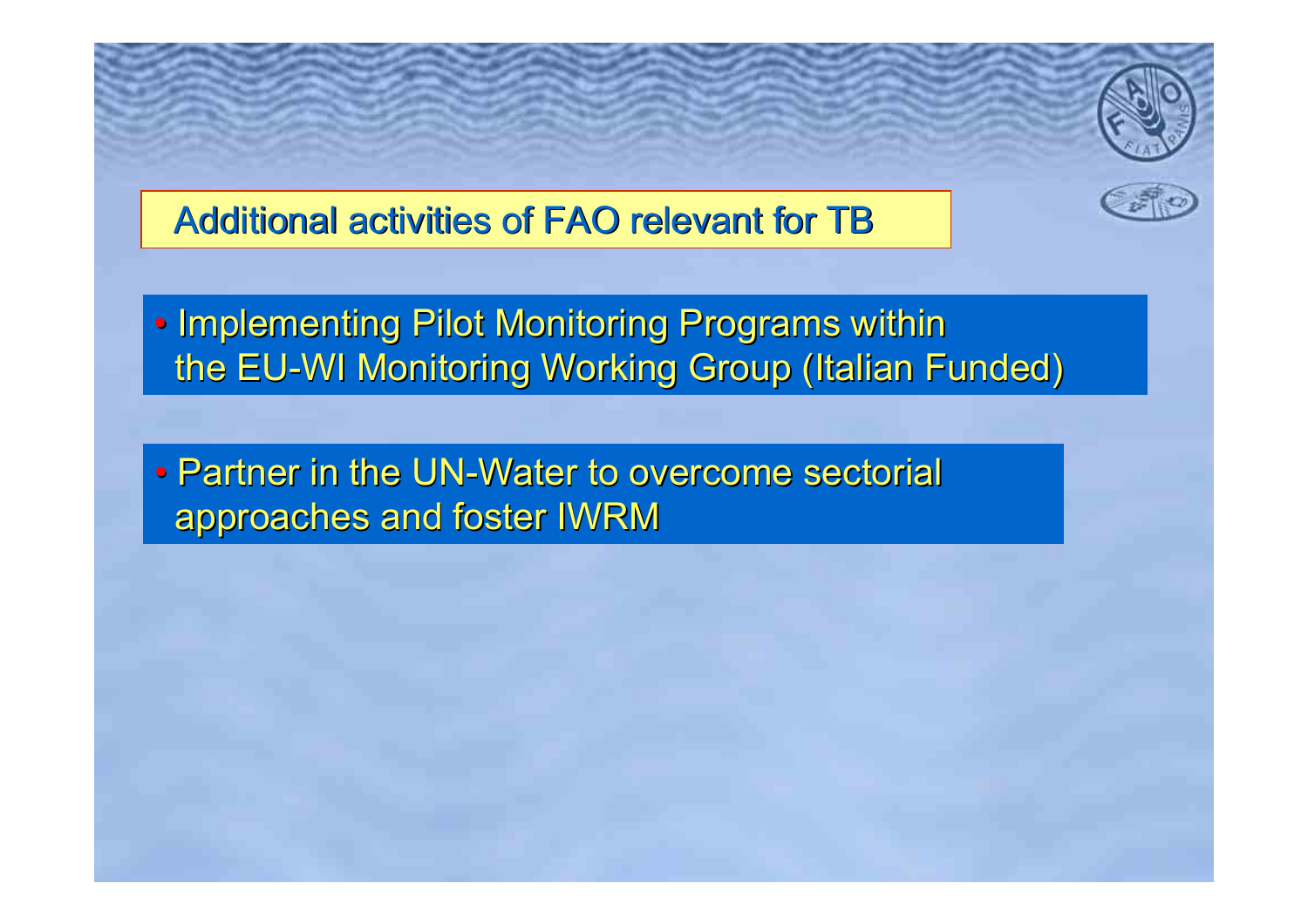## Concluding ...

• Networking is an important mechanism to share the "benefit" of knowledge. Each Basin has a lot to teach

• Countries of the TB Basins should take advantage of the services of FAO and other UN Agencies in IWRM

• In TB, there is much larger comparative advantage to *cooperate cooperate* than to than to *compete compete*